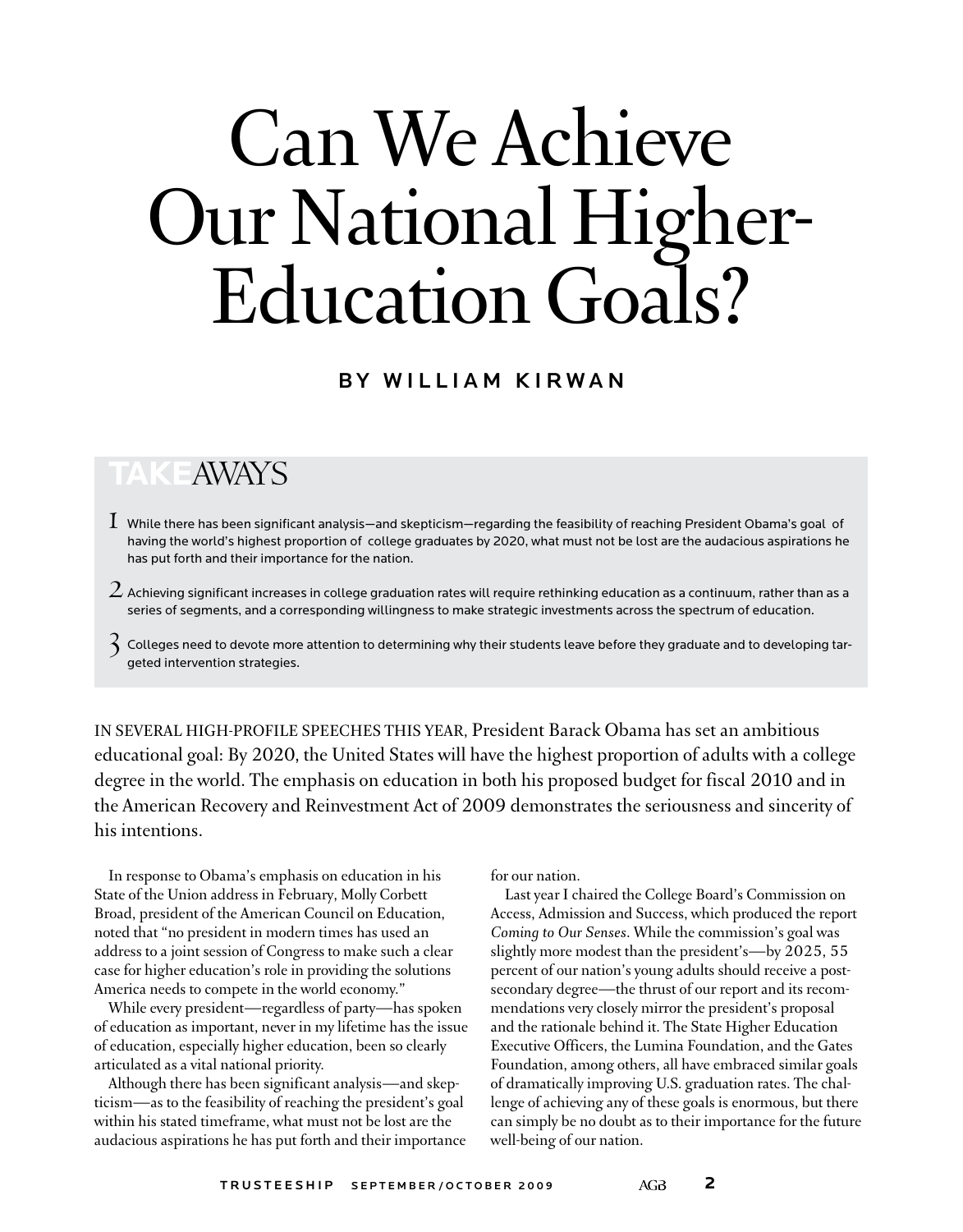#### **The Higher Education Imperative**

For most of the 20th century, the U.S. was the world's leader in education, with the top high-school and college completion rates. These gave us a huge global advantage in the quality of our workforce. Sadly, this is no longer the case. Currently, only 39 percent of the 25-to-34 year-old cohort has a postsecondary degree, placing the U.S. 10th among the industrialized nations in such completion rates. If we stay on our present course, given the rising proportions of underrepresented minorities among college-age youth and given their lower participation and success rates in higher education, our population's proportion of degree-holders would drop from 39 percent to below 30 percent by 2025. This would mean that the United States would have gone from first to last in postsecondary completion rates among industrialized nations over the past several decades. This growing educational deficit is perhaps an even graver threat to our nation's future well-being than is the current fiscal crisis.

The problem is particularly acute in the STEM disciplines: science, technology, engineering, and mathematics. In the most recent Programme for International Student Assessment (PISA) tests—administered by the Organisation for Economic Co-operation and Development (OECD) and considered the world's most comprehensive and rigorous international comparison of student achievement—the challenges facing the United States were made clear. In "scientific literacy," students from the U.S. ranked 21st out of 30 OECD countries; in "mathematics literacy," 25th; and perhaps most troubling—in "problem solving," 24th, with one half falling below the threshold of problem-solving skills considered necessary to meet emerging workforce demands.

With America's educational prowess declining, so too is America's economic leadership in the global marketplace. This was highlighted in an essay titled "Is America Falling Off the Flat Earth?" written by Norman Augustine, the former CEO of Lockheed Martin, as well as a regent of the University System of Maryland and chair of the National Academy of Sciences committee that produced the report *Rising Above The Gathering Storm*. He observed in that 2007 article that nearly 60 percent of the patents filed with the U.S. Patent and Trademark Office in the field of information technology now originate in Asia. Further, in 2000, the number of foreign students studying physical sciences and engineering in U.S. graduate schools surpassed—for the first time ever—the number of U.S. students in those fields. And the United States has become a net importer of high-technology products.

There can simply be no argument that we must improve educational attainment if the United States wants to be the world's leader in creativity, innovation, and the knowledge economy. In addition, critical challenges extending beyond economic prosperity, such as addressing global climate change and advancing life-saving medical research, also hinge on producing a well-educated populace.

Regardless of the specific benchmark—the president's goal of having the world's highest proportion of students graduating from college by 2020, the College Board's goal of a 55-percent college-completion rate by 2025, or something in between—achieving success rests on several factors. They include our ability to rethink education as continuum rather than as a series of segments; the corresponding willingness to make strategic investments across the education spectrum; and—ultimately—our capacity to bring about fundamental change in the role played by higher education.

#### **Viewing Education as a Continuum**

Simply funneling more unprepared high-school graduates into our colleges is not the solution. Having more children begin their educational journeys prepared to learn and putting more seventh and eighth graders on the path to college is part of the answer. To accomplish this, we must focus on the youngest students, then move forward—plugging the numerous "leaks" in the educational pipeline along the way—as we map the path to higher education for them.

The National Association of System Heads (NASH) and the think tank Education Trust have conducted research that illuminates those leaks in the pipeline: The United States' on-time, high-school graduation rate stands at 73 percent; the college-going rate at 67 percent; and the sixyear college graduation rate at 55 percent—leaving us with only about 40 percent of American adults 25 years or older holding a college degree. For African-American and Latino students, the numbers are lower across the board, resulting in a 26-percent and an 18-percent college completion rate, respectively.

To achieve a result in line with the president's goal, roughly 50 percent of the adult population would need to have a two- or four-year degree by 2020. According to an analysis by the Delta Cost Project and the National Center for Higher Education Management Systems (NCHEMS), at current annual degree-production rates, we would produce about 27 million recipients of college degrees by the end of the coming decade, some 10 million degrees short of the president's goal. That's the bad news. But this gap *can* be closed if our nation has the will and dedicates the resources to do so. Indeed, the Delta Project/NCHEMS analysis shows that if the high-school graduation rates, college-going rates, and degree-attainment rates nationwide each rose to the levels currently produced by the "best performing" states, the president's goal would be reached.

While moving these three indicators in tandem will unquestionably be a significant challenge, with adequate investments and enlightened policy changes, this certainly can be achieved.

As we have come to understand, the foundation for college graduation is laid well before a child enters primary school. Growing evidence suggests that children who attend highquality, pre-K programs begin kindergarten equipped with larger vocabularies, the basic building block of language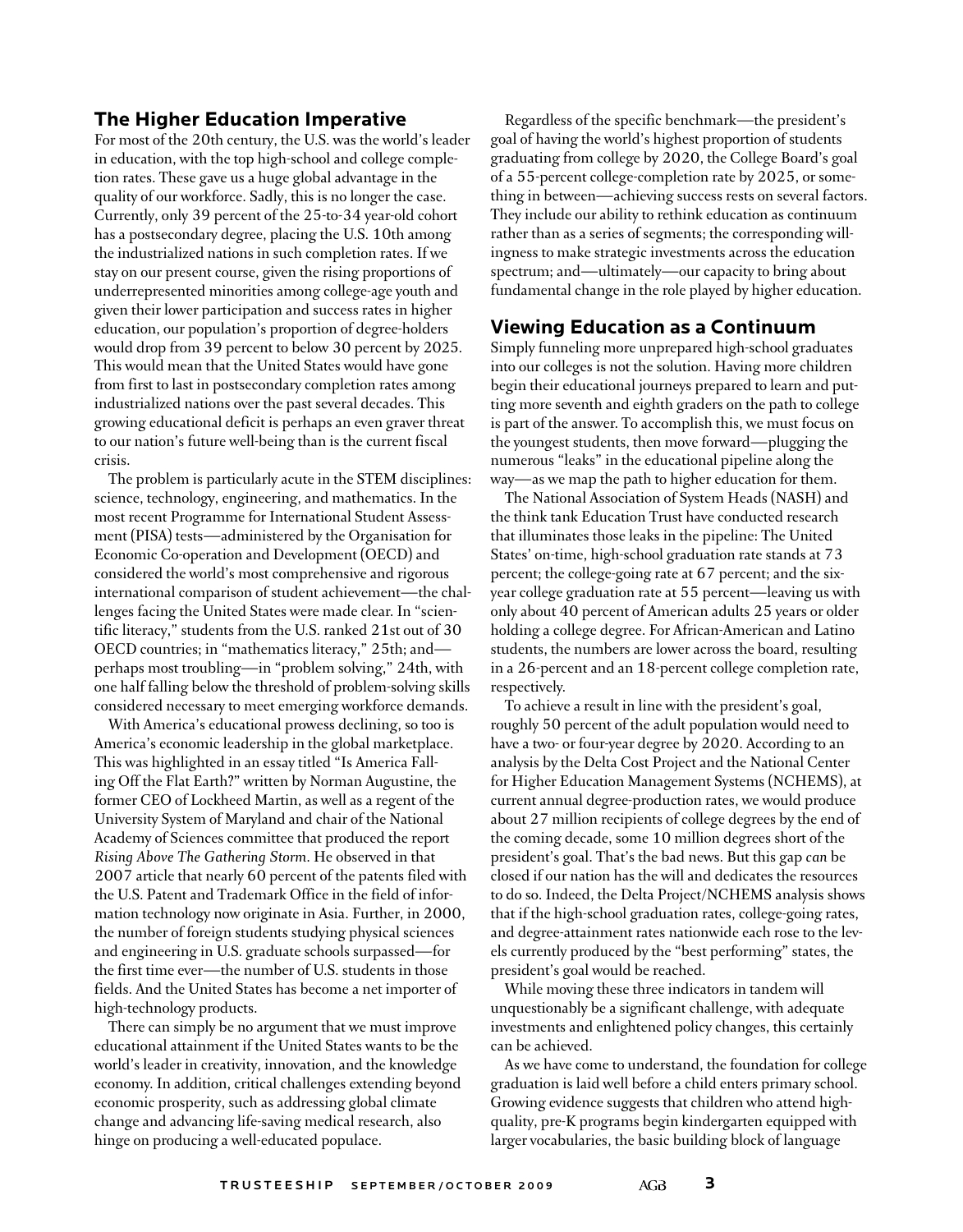and learning. Likewise, a fundamental understanding of mathematics—the language of science—must be developed in the earliest grades.

To that end, as the College Board's report recommends, states need to provide universal, voluntary access to highquality, preschool programs for three-year-olds and fouryear-olds. Children who attend pre-school tend to graduate from high school and college and move into the middle class at much higher rates than those who do not. It is encouraging that President Obama has identified pre-school as a major element of his educational agenda, providing \$5 billion in the American Recovery and Reinvestment Act for early-learning programs, including Head Start and Early Head Start.

While moving students into middle school and through high school, we must work to build and support their college-going aspirations. More attention must be paid to providing middle-school students with the counseling and guidance they need to begin preparing for college. If students do not begin the proper course sequences during middle school that lead to high-school courses that prepare them for college-level work, their paths to higher education will be blocked before they even realize it. In many school districts, however, there is one college-prep counselor for every 2,000 students. In fact, we need one counselor for every 250 middle-school students if we are serious about enhancing not only the college-going rate, but also the college-completion rate.

These initial steps—additional funding and additional staff—are best classified as *evolutionary.* Recognition of what works and the political will to direct the necessary resources toward those efforts are what government is designed to accomplish. While they are important first steps, they will only get us part of the way to our goal. Laying the groundwork that will dramatically reverse our present course and re-establish the United States as the undisputed world leader in higher education will require *revolutionary* change.

#### **Higher Education's Challenges**

If our nation is to move toward President Obama's goal, it is incumbent on the higher-education community—public and private, two-year and four-year institutions alike—to reevaluate its structures; re-engineer its operations; place a much higher priority on affordability, access and completion; and establish genuine partnerships with the K-12 community.

A major problem impeding progress on student access and graduation is the gap that exists between high-school exit requirements and college-entrance expectations. This gap leads to unacceptably high levels of remedial education at our nation's colleges and universities. A recent study by the National Center for Education Statistics estimates that 30 percent of students moving from high school to postsecondary education must begin with remedial courses. The figure for students beginning in community colleges is over 40 percent.

College-completion rates for students who start their postsecondary careers with remedial-education courses are abysmal. A study by the Texas Higher Education Commission showed that only 16 percent of Texas students who began college with a remedial course attained a four-year degree within six years.

Fortunately, a major initiative, has been undertaken sponsored by the National Governors Association, the Association of Chief State School Officers, and Achieve, Inc., with support from the College Board and American College Testing—to produce a higher percentage of college-ready, high-school graduates. Forty-six states have joined to develop and implement "college-ready" standards. The creation of those standards is an important first step, a necessary but not sufficient condition for improvement. What also must happen is that states need to insist that faculties from higher education and the K-12 sector come together to insure that the content in courses for high-school seniors aligns with first-year college courses. We will have achieved success in this area when the transition from the 12th grade to the first year of college is as seamless as the transition from the 11th grade to the 12th grade.

But aligning the curriculum is only one step if we are to move toward President Obama's laudable goal. In the American Recovery and Reinvestment Act, President Obama included more than \$30 billion to address college affordability and improve access to higher education, including an increase in Pell Grants, expanded tax credits, science fellowships, and other initiatives. At the same time, he made it clear that university systems, institutional presidents, and governing boards must work internally to bring the rising costs of college under control. By streamlining administrative expenses, cutting energy costs, using instructional faculty resources more effectively, eliminating duplication, revamping financial aid to direct more assistance to the neediest students, and clarifying and simplifying the aid process, we can show a top-to-bottom commitment to keeping higher education affordable.

This is being done in some places, including the University System of Maryland (USM), where we call such efforts our Effectiveness and Efficiency (E&E) initiative. The direct and indirect cost savings in that effort have played a key role in USM's ability to keep tuition for full-time, in-state undergraduates frozen for the past three academic years and to substantially reduce the debt levels of our graduates.

Beyond this basic ethic of "stewardship," institutions of higher education—public and private—must open themselves up to inventive methods to improve access and success rates. Active and seamless articulation partnerships with community colleges are essential, especially with President Obama's recent announcement of a \$12 billion investment aimed at improving degree completion at community colleges. Other innovative approaches that have the demonstrated ability to enhance higher-education access at sub